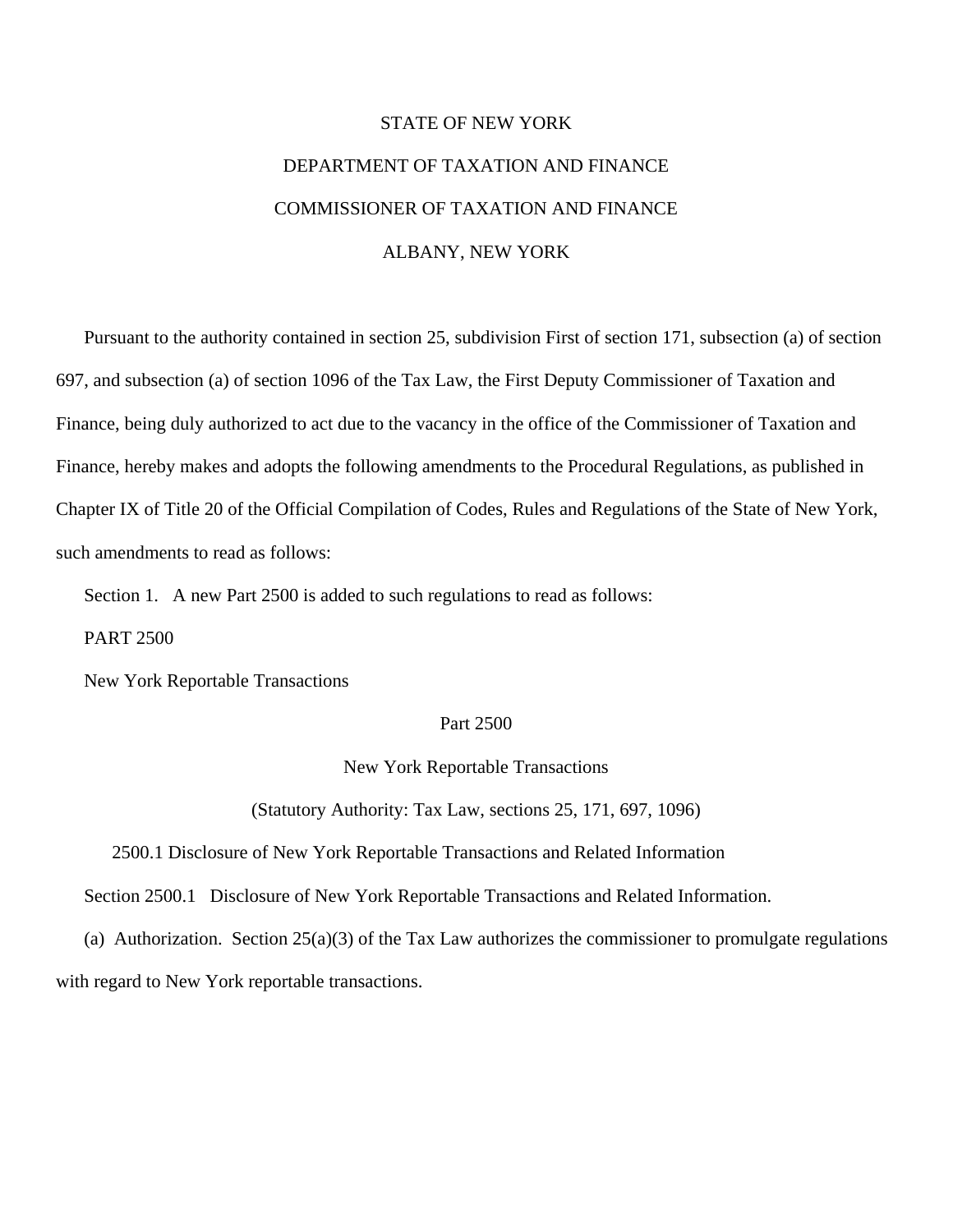(b) Brief description of a New York reportable transaction. A New York reportable transaction is a transaction that has the potential to be a tax avoidance transaction under articles 9, 9-A, 22, 32, or 33 of the Tax Law.

 (c) Purpose. Taxpayers who participate in New York reportable transactions are required to disclose their participation to the department.

 Section 2500.2 Disclosure of participation in a New York reportable transaction. Every taxpayer that has participated in a New York reportable transaction during its taxable year is required to disclose its participation with its tax return for that taxable year in the manner and form prescribed by the commissioner. The fact that a transaction is a New York reportable transaction shall not affect the legal determination of whether the taxpayer's treatment of the transaction is proper.

 Section 2500.3 New York reportable transactions. (a) General. A "New York reportable transaction" is a transaction that has the potential to be a tax avoidance transaction under articles 9, 9-A, 22, 32, or 33 of the Tax Law. The term "transaction" includes all of the factual elements relevant to the expected tax treatment of any investment, entity, plan, or arrangement, and includes any series of steps carried out as part of a plan. There are three categories of New York reportable transactions: New York listed transactions, New York confidential transactions, and New York transactions with contractual protection.

 (b) New York listed transactions. A "New York listed transaction" is a transaction that is the same as or substantially similar to one of the types of transactions that the commissioner has determined to be a tax avoidance transaction and identified by notice or other form of published guidance as a New York listed transaction. For purposes of identifying a "New York listed transaction", the determination that a type of transaction is a tax avoidance transaction shall be based upon a finding by the commissioner that (1) the transaction is not done for a valid business purpose, that is, one or more business purposes, other than obtaining tax benefits, that alone or in combination constitute the primary motivation for the transaction; (2) the

- 2 -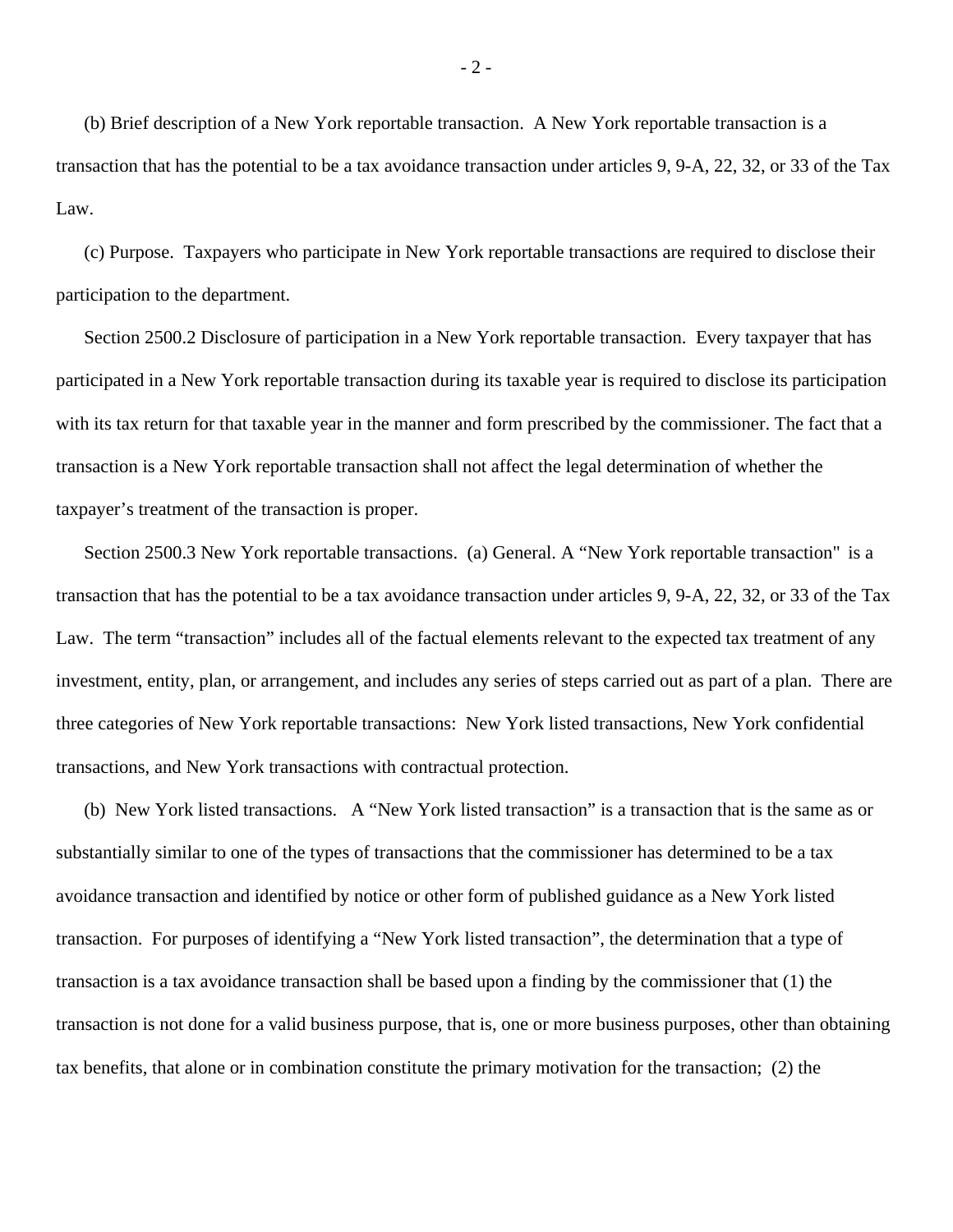transaction does not have economic substance apart from its tax benefits; or (3) the tax treatment of the transaction is based upon an elevation of form over substance.

 (c) New York confidential transactions. (1) General. A "New York confidential transaction" is a transaction that is offered to a taxpayer under conditions of confidentiality and for which the taxpayer has paid an advisor a fee. For purposes of this subdivision (c), related persons who bear a relationship to each other as described in section 267(b) or section 707(b) of the Internal Revenue Code will be treated as the same person.

 (2) Conditions of confidentiality. A transaction is considered to be offered to a taxpayer under conditions of confidentiality if the advisor who is paid the fee places a limitation on disclosure by the taxpayer of the tax treatment or tax structure of the transaction and the limitation on disclosure protects the confidentiality of that advisor's tax strategies. A transaction is treated as confidential even if the conditions of confidentiality are not legally binding on the taxpayer. A claim that a transaction is proprietary or exclusive is not treated as a limitation on disclosure if the advisor confirms to the taxpayer that there is no limitation on disclosure of the tax treatment or tax structure of the transaction.

 (3) Determination of advisor fee. For purposes of this subdivision (c), a fee includes all fees for a tax strategy or for services for advice (whether or not tax advice) or for the implementation of a transaction. These fees include consideration in whatever form paid, whether in cash or in kind, for services to analyze the transaction (whether or not related to the tax consequences of the transaction), for services to implement the transaction, for services to document the transaction, and for services to prepare tax returns to the extent that the fees exceed the fees customary for return preparation. For purposes of this subdivision (c), a taxpayer also is treated as paying fees to an advisor if the taxpayer knows or should know that the amount it pays will be paid indirectly to the advisor, such as through a referral fee or fee-sharing arrangement. A fee does not include amounts paid to a person, including an advisor, in that person's capacity as a party to the transaction. For example, a fee does not include reasonable charges for the use of capital or the sale or use of property.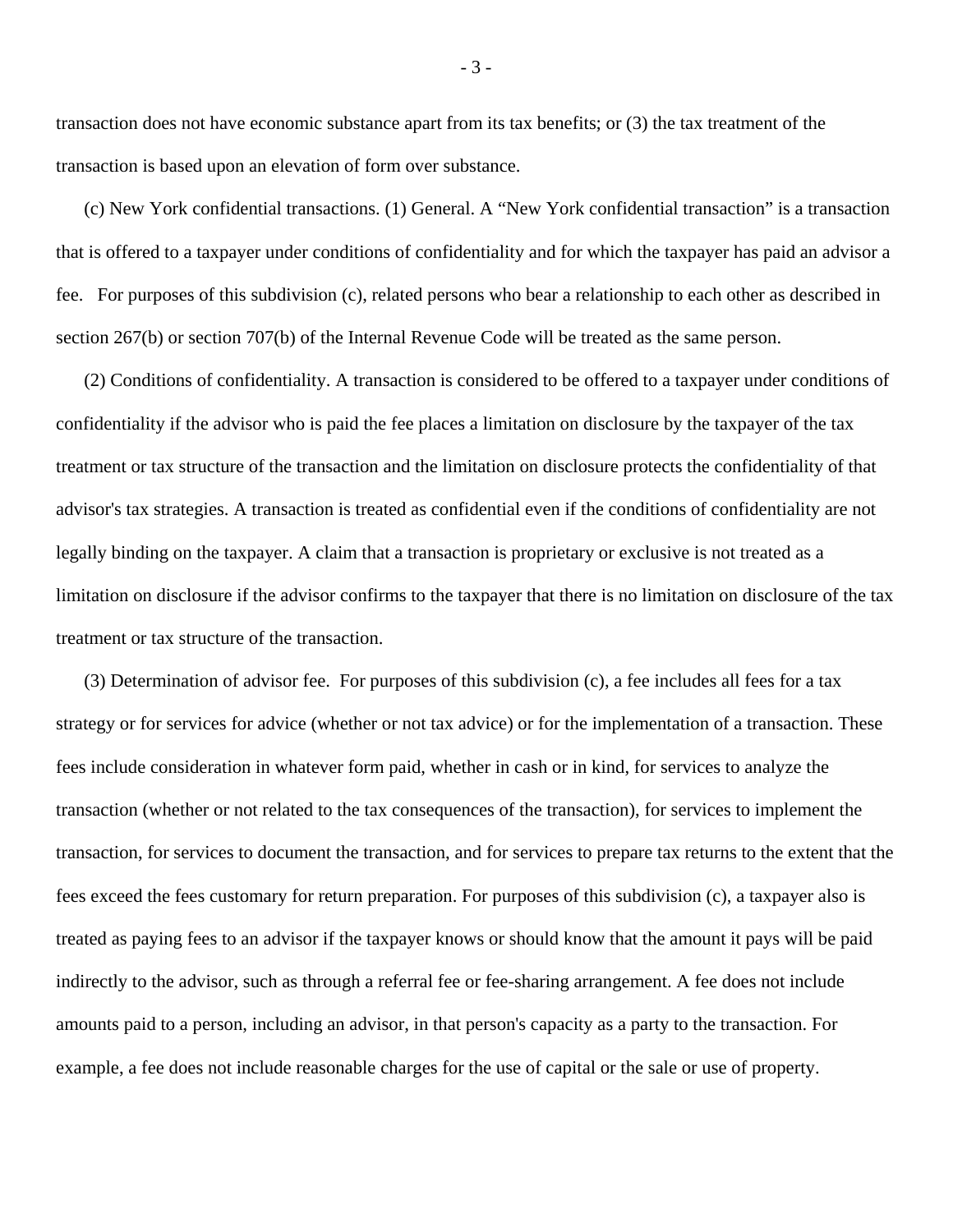(d) New York transactions with contractual protection. (1) General. A "New York transaction with contractual protection" is a transaction for which the taxpayer or a related party (as described in section 267(b) or section 707(b) of the Internal Revenue Code) has the right to a full or partial refund of fees (as described in paragraph (2) of this subdivision) if all or part of the intended tax consequences from the transaction are not sustained. A transaction with contractual protection also is a transaction for which fees (as described in paragraph (2) of this subdivision) are contingent on the taxpayer's realization of tax benefits from the transaction. All the facts and circumstances relating to the transaction will be considered when determining whether a fee is refundable or contingent, including the right to reimbursements of amounts that the parties to the transaction have not designated as fees or any agreement to provide services without reasonable compensation.

 (2) Fees. Paragraph (1) of this subdivision only applies with respect to fees paid by or on behalf of the taxpayer or a related party to any person who makes or provides a statement, oral or written, to the taxpayer or related party (or for whose benefit a statement is made or provided to the taxpayer or related party) as to the potential tax consequences that may result from the transaction.

 (3) Exceptions. (i) Termination of transaction. A transaction is not considered to have contractual protection solely because a party to the transaction has the right to terminate the transaction upon the happening of an event affecting the taxation of one or more parties to the transaction.

 (ii) Previously reported transaction. If a person makes or provides a statement to a taxpayer as to the potential tax consequences that may result from a transaction only after the taxpayer has entered into the transaction and reported the consequences of the transaction on a filed tax return, and the person has not previously received fees from the taxpayer relating to the transaction, then any refundable or contingent fees are not taken into account in determining whether the transaction has contractual protection.

- 4 -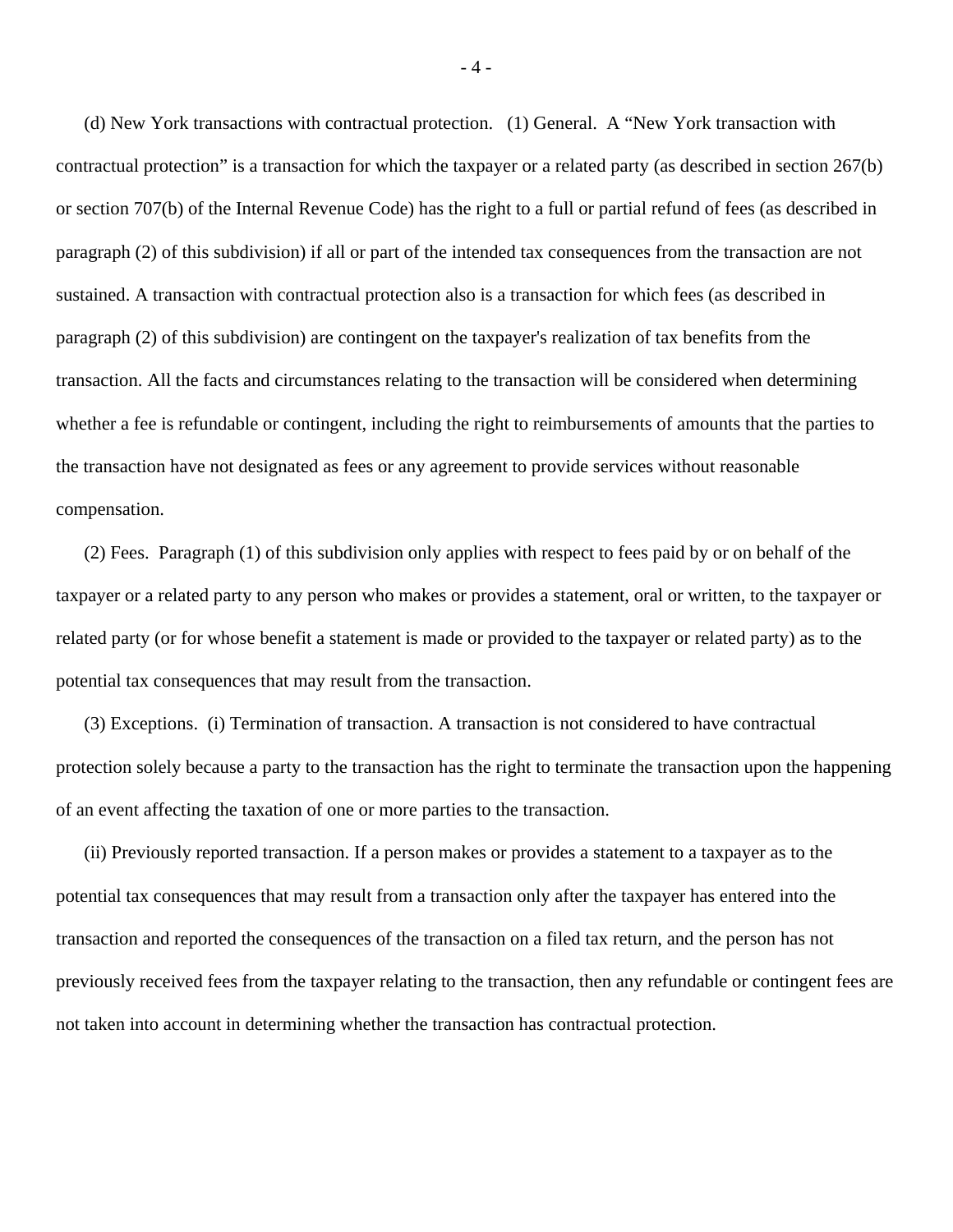(e) Exceptions. (1) General. A transaction will not be considered a New York reportable transaction, or will be excluded from any individual category of New York reportable transaction under subdivisions (c) and (d) of this section, if the commissioner makes a determination by published guidance that the transaction is not subject to the reporting requirements of this Part. The commissioner may also, upon request, make a determination under section 2500.6 of this Part that a specific transaction or type of transaction is not subject to the reporting requirements of this Part.

 (2) Special rule for Regulated Investment Companies. For purposes of this Part, a corporation which is a regulated investment company as defined in section 851 of the Internal Revenue Code and subject to Federal income tax under section 852 of the Internal Revenue Code or an investment vehicle that is owned 95 percent or more by one or more regulated investment companies at all times during the course of the transaction is not required to disclose a transaction that is described in subdivisions (c) and (d) of this section unless the transaction is also a New York listed transaction.

Section 2500.4 Definitions. (Tax Law, section  $25(a)(2)$ ) For purposes of this Part, the following terms are defined as follows:

 (a) "Taxpayer". (1) The term "taxpayer" means any person who is required to file a return or report under articles 9, 9-A, 22, 32, or 33 of the Tax Law.

(2) As used in this Part the term "taxpayer" includes:

 (i) corporations subject to tax under sections 183, 184, 185, or 186 of article 9 of the Tax Law and persons subject to tax under sections 186-a or 186-e of article 9 of the Tax Law;

(ii) general business corporations subject to tax under article 9-A of the Tax Law;

 (iii) individuals (including sole proprietors), partnerships (including a limited liability company (LLC) that is treated as a partnership for federal income tax purposes), estates and trusts, partners in a partnership (including members of a LLC that is treated as a partnership for federal income tax purposes), shareholders of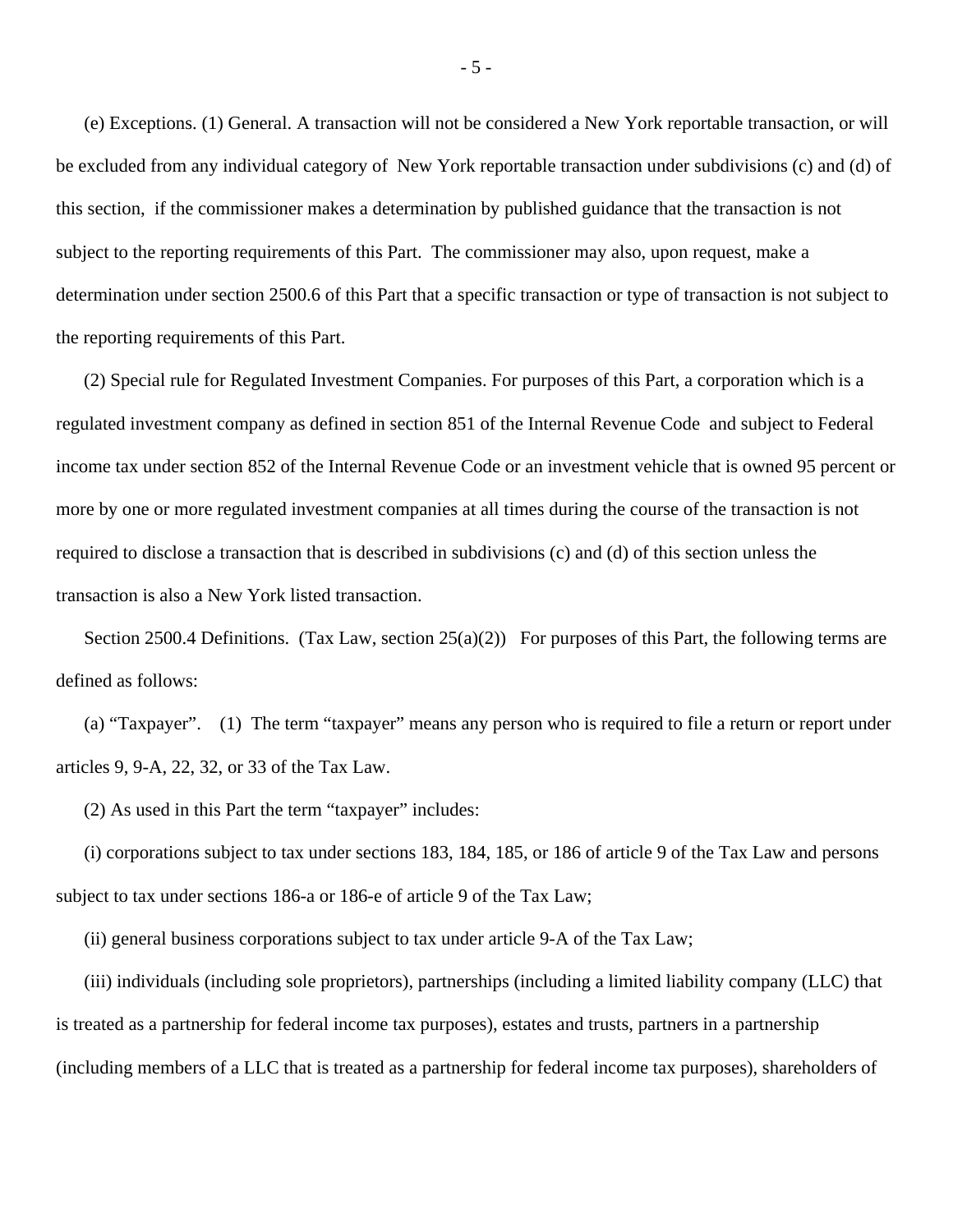an S corporation and beneficiaries of an estate or trust subject to tax or required to file a tax return under article 22 of the Tax Law;

(iv) banking corporations subject to tax under article 32 of the Tax Law; and

(v) insurance corporations and captive insurance companies subject to tax under article 33 of the Tax Law.

 (3) The term "taxpayer" also includes each member of a combined group filing under articles 9-A, 32, or 33 of the Tax Law. Each member must disclose its participation in a New York reportable transaction on a separate basis in the manner and form prescribed by the commissioner.

 (b) "Participation". (1) New York listed transactions. A taxpayer has participated in a New York listed transaction if the taxpayer's tax return reflects tax consequences or a tax strategy described by notice or other form of published guidance that lists the transaction under section 2500.3(b) of this Part. A taxpayer also has participated in a New York listed transaction if the taxpayer knows or has reason to know that the taxpayer's tax benefits are derived directly or indirectly from tax consequences or a tax strategy described by notice or other form of published guidance that lists a transaction under section 2500.3(b) of this Part. A published notice or other form of guidance may identify other types or classes of persons that will be treated as participants in a New York listed transaction.

 (2) New York confidential transactions. A taxpayer has participated in a New York confidential transaction if the taxpayer's tax return reflects a tax benefit from the transaction and the taxpayer's disclosure of the tax treatment or tax structure of the transaction is limited in the manner described in section 2500.3(c) of this Part. If a partnership's, S corporation's or trust's disclosure is limited, and the partner's, shareholder's, or beneficiary's disclosure is not limited, then the partnership, S corporation, or trust, and not the partner, shareholder, or beneficiary, has participated in the New York confidential transaction.

 (3) New York transactions with contractual protection. A taxpayer has participated in a New York transaction with contractual protection if the taxpayer's tax return reflects a tax benefit from the transaction and,

- 6 -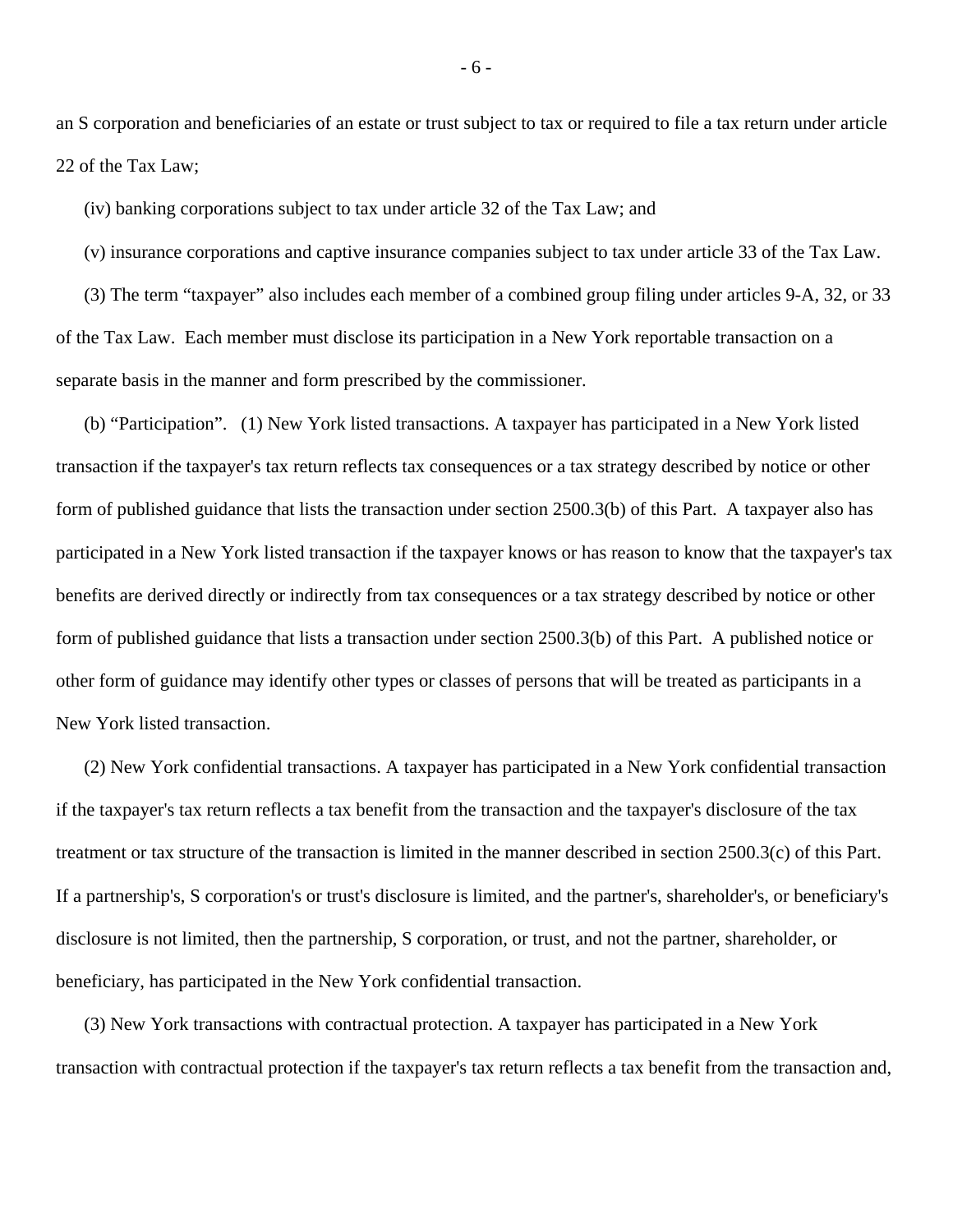as described in section 2500.3 (d) of this Part, the taxpayer has the right to the full or partial refund of fees or the fees are contingent. If a partnership, S corporation, or trust has the right to a full or partial refund of fees or has a contingent fee arrangement, and the partner, shareholder, or beneficiary does not individually have the right to the refund of fees or a contingent fee arrangement, then the partnership, S corporation, or trust, and not the partner, shareholder, or beneficiary, has participated in the New York transaction with contractual protection.

 (4) Shareholder of foreign corporation. A taxpayer who owns or controls, either directly or indirectly, more than 50% of the voting stock of a corporation not subject to New York State tax is deemed to participate in a transaction described in subdivisions (b), (c) and (d) of section 2500.3 of this Part if such corporation would be considered to participate in the transaction under the rules of this section if it were a taxpayer filing a tax return that reflects the items from the transaction and the tax return of the controlling shareholder reflects a tax benefit from the transaction.

(5) Examples. The following examples illustrate the provisions of this subdivision:

 (i) Example of participation in a New York confidential transaction. XYZ is a limited liability company treated as a partnership for New York State tax purposes and is required to file a tax return under article 22 of the Tax Law. X, Y, and Z are members of XYZ and are taxpayers for New York State purposes. X is an individual, Y is an S corporation, and Z is a partnership. XYZ enters into a New York confidential transaction under section 2500.3(c) of this Part. X is bound by the confidentiality agreement, but Y and Z are not bound by the agreement. As a result of the transaction, XYZ, X, Y, and Z all reflect a tax benefit on their tax returns. Both XYZ's and X's disclosure of the tax treatment and tax structure are limited in the manner described in section 2500.3(c) of this Part and their tax returns reflect a tax benefit from the transaction. Therefore, XYZ and X have participated in the New York confidential transaction. Neither Y nor Z has participated in the New York confidential transaction because they are not subject to the confidentiality agreement.

- 7 -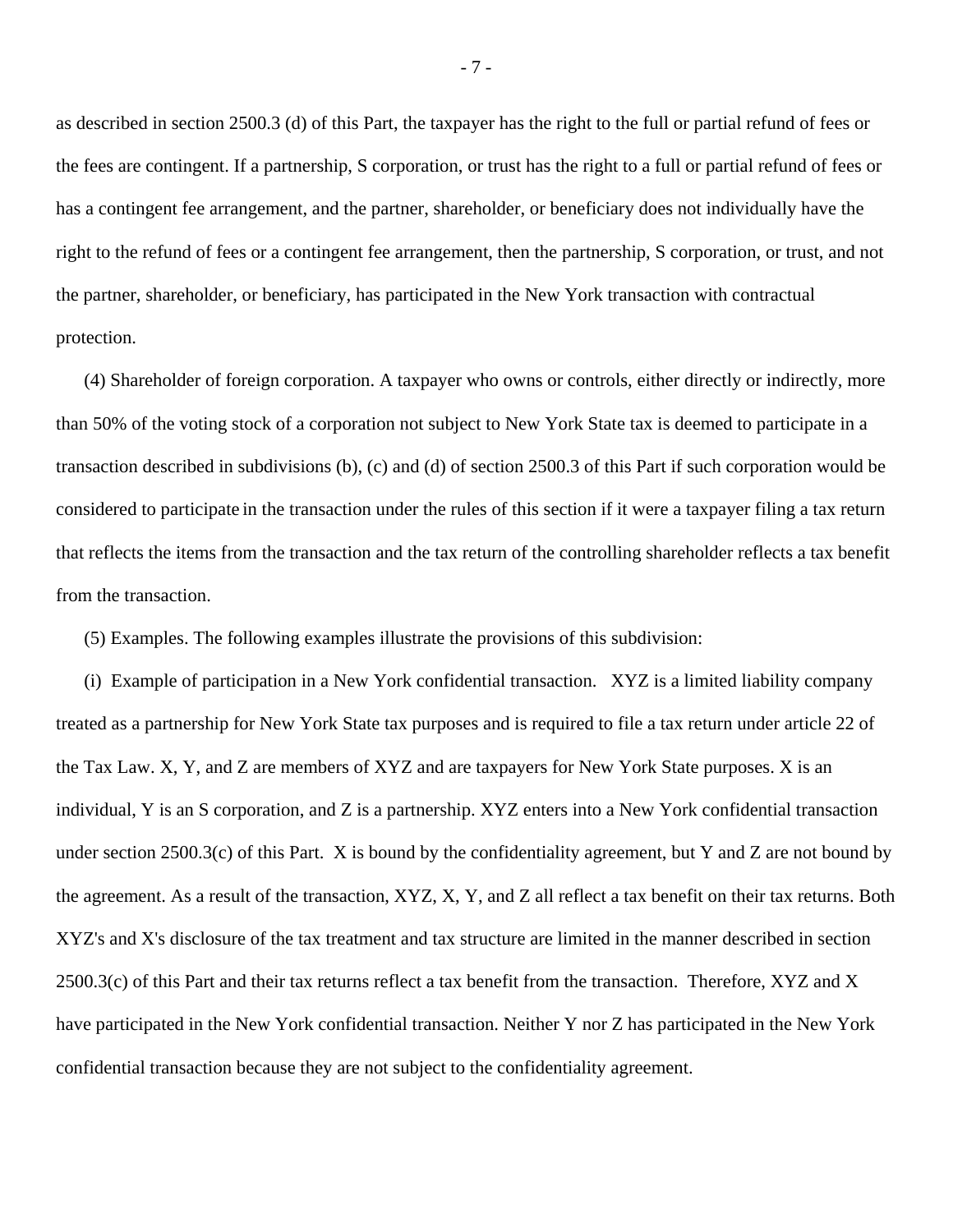(ii) Example of participation in a New York transaction with contractual protection. Corporation A is required to file a return under article 9-A of the Tax Law. Corporation A enters into a New York transaction with contractual protection under section 2500.3(d) of this Part. Corporation A is bound by the terms of the agreement which outlines potential tax consequences that may result from participation in the transaction, and includes a contingent fee arrangement based on Corporation A's realization of tax benefits. Corporation A has participated in the New York transaction with contractual protection because its tax return reflects a tax benefit from the transaction and the fee was contingent upon the tax benefit realized from the transaction. Therefore, Corporation A has participated in a New York transaction with contractual protection.

 (c) "Substantially similar". The term "substantially similar" includes any transaction that is expected to obtain the same or similar types of tax consequences and that is either factually similar or based on the same or similar tax strategy. Receipt of any written advice regarding the tax consequences of the transaction is not relevant to the determination of whether the transaction is the same as or substantially similar to another transaction. Further, the term substantially similar must be broadly construed in favor of disclosure.

 (d) "Tax". The term "tax" means franchise and excise taxes and the tax on furnishing of utility services under article 9, business corporation franchise tax under article 9-A, personal income tax under article 22, franchise tax on banking corporations under article 32, and franchise taxes on insurance corporations under article 33.

 (e) "Tax benefit". A "tax benefit" includes deductions, exclusions, and modifications included in gross receipts, gross earnings, income (including entire net income, gross income, New York source income, New York adjusted gross income), gain, loss, assets, liabilities, total capital, capital stock, tax credits, nonrecognition of gain, status as an entity exempt from New York State taxation, and any other tax consequences that may reduce a taxpayer's New York State's tax liability by affecting the amount, timing, character, or source of any such item, amount or activity.

- 8 -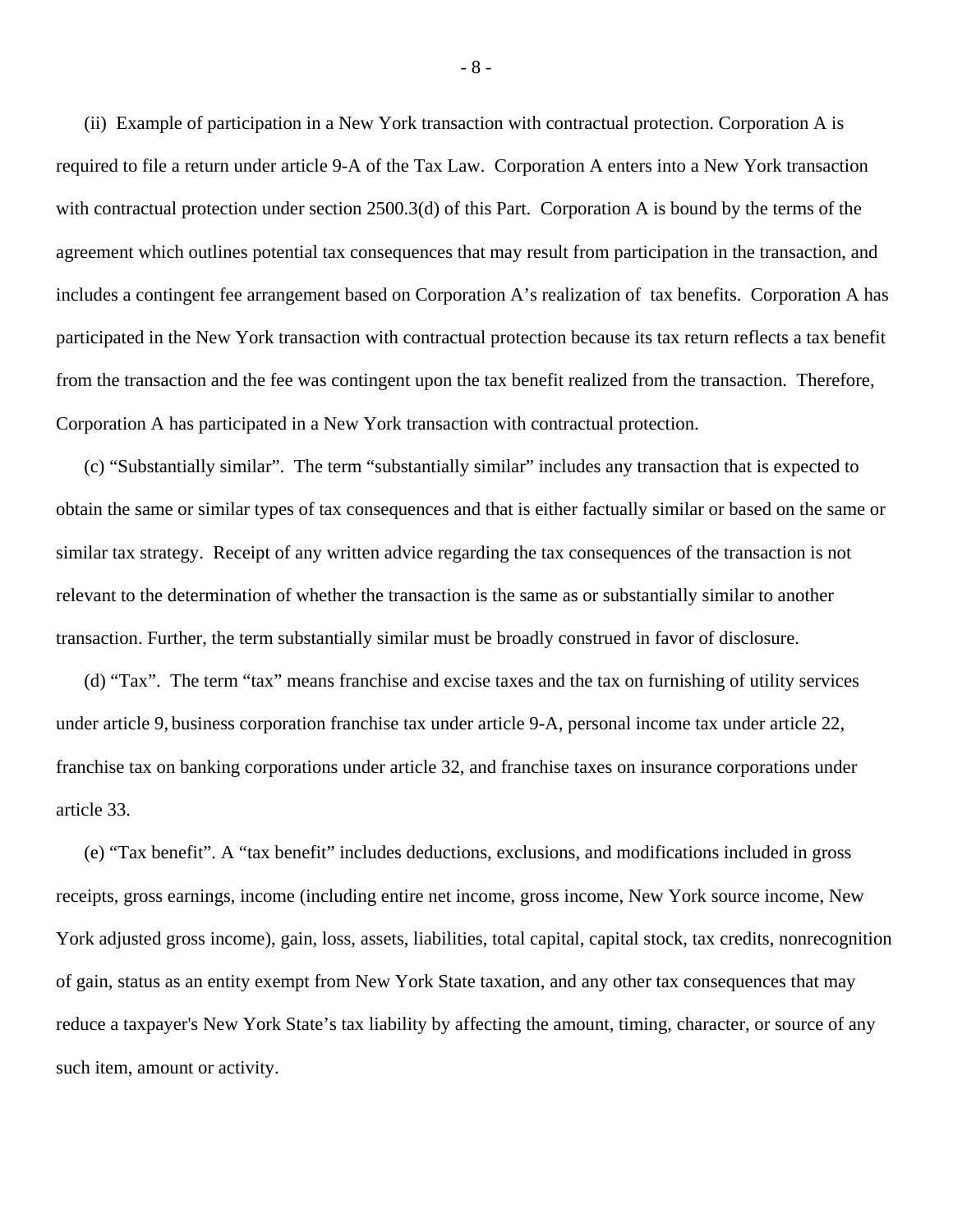(f) "Tax return". For purposes of this Part, the term "tax return" includes original returns or reports, amended returns or reports and applications for credit or refund of tax.

 (g) "Tax treatment". The "tax treatment" of a transaction is the purported or claimed New York State tax treatment of the transaction.

 (h) "Tax structure". The "tax structure" of a transaction is any fact that may be relevant to understanding the purported or claimed New York State tax treatment of the transaction.

 Section 2500.5 Form, timing, and content of disclosure of New York reportable transactions. (Tax Law, section  $25(a)(2)$  and (e))

(a) A taxpayer subject to disclosure as required by Tax Law section  $25(a)(2)$  is required to report such disclosure on the forms and in the manner prescribed by the commissioner.

 (b) If a transaction becomes a New York listed transaction after the filing of a taxpayer's tax return reflecting either tax consequences or a tax strategy described in the notice or other form of published guidance listing the transaction (or a tax benefit derived from tax consequences or a tax strategy described in the notice or other form of published guidance listing the transaction) and before the end of the period of the statute of limitations for the tax return (whether or not already filed) reflecting the tax consequences, tax strategy, or tax benefit, then a taxpayer must disclose the New York listed transaction on the forms and in the manner prescribed by commissioner with the tax return next filed after the date the transaction is listed regardless of whether the taxpayer participated in the transaction in that tax year.

 (c) The disclosure and filing requirements of this Part are in addition to any other disclosure or filing requirements, general or specific, provided by law.

 Section 2500.6 Determinations and protective disclosures for New York reportable transactions. (a) A taxpayer may, on or before the date that disclosure would otherwise be required under this Part, submit a request to the Department of Taxation and Finance for a determination as to whether a transaction is subject to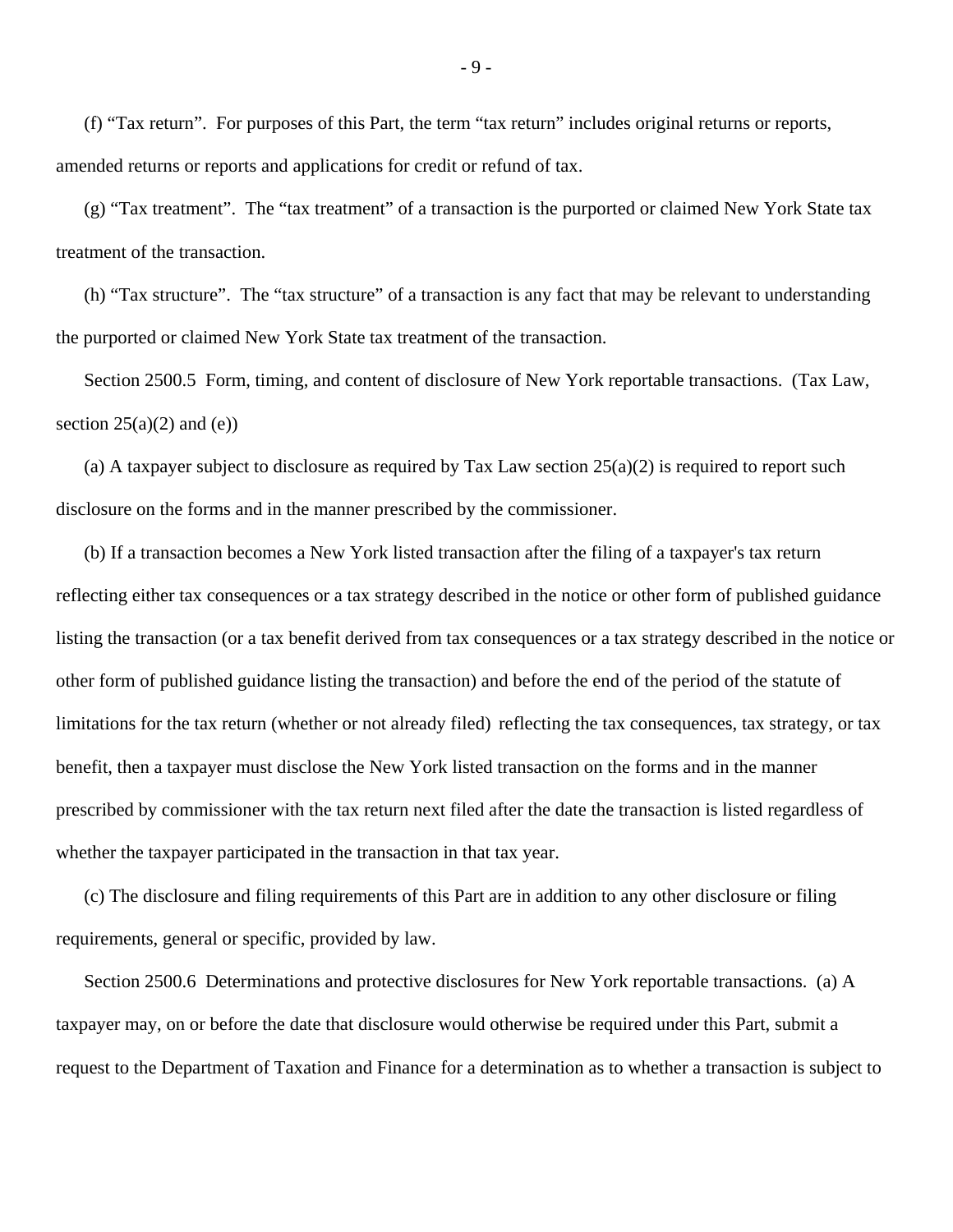the disclosure requirements of this Part. The request for a determination shall be submitted to the address designated by the department for such purpose. If the request fully discloses all relevant facts relating to the transaction, the potential obligation of that taxpayer to disclose the transaction will be suspended during the period that the determination request is pending and, if the department subsequently concludes that the transaction is a New York reportable transaction subject to disclosure under this Part, until the 60th day after the issuance of the determination (or, if the request is withdrawn, 60 days after the date that the request is withdrawn). Furthermore, in the determination, the commissioner may determine that the submission satisfies the disclosure rules under this Part for that particular transaction or type of transaction.

 (b) Protective disclosures. If a taxpayer is uncertain whether a transaction must be disclosed under this Part, the taxpayer may disclose the transaction in accordance with the requirements of this Part, and indicate on the appropriate forms that the taxpayer is uncertain whether the transaction is required to be disclosed under this Part and that the disclosure is being filed on a protective basis.

 (c) Determination on the merits of a transaction. If a taxpayer requests a determination on the merits of a specific New York reportable transaction on or before the date that disclosure would otherwise be required under this Part, and receives a favorable determination as to the transaction, the disclosure rules under this Part will be deemed to have been satisfied by that taxpayer with regard to that transaction, so long as the request fully discloses all relevant facts relating to the transaction which would otherwise be required to be disclosed under this Part.

 Section 2500.7 (Tax Law section 25(d) and (e)) Retention of documents for New York reportable transactions. (a) Every taxpayer required to disclose a New York reportable transaction as required under section 2500.2 must retain a copy of all relevant documents related to such transaction in accordance with section 25(d) of the Tax Law.

- 10 -